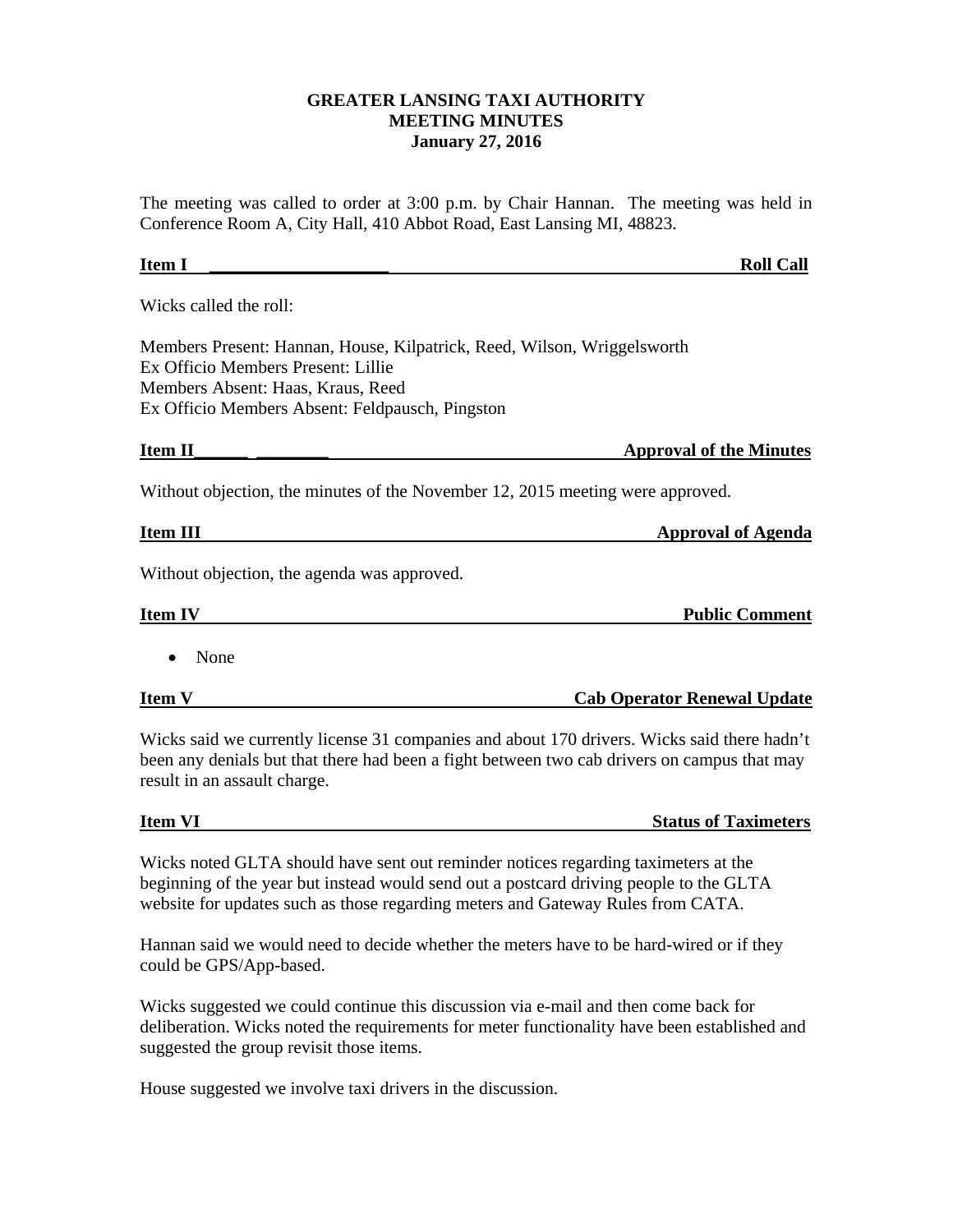Hannan noted we hadn't conferred with CATA recently and suggested the GLTA could adopt more formal enforcement rules if needed.

Wicks said there were several notification items, along with the Gateway Rules, that could be included on a postcard to cab operators to drive them to the GLTA website to look at updates.

Hannan noted that enforcement for Multi-Modal Station falls under the jurisdiction of MSU and the enforceable ordinance is from the GLTA. He also suggested we give a little time to see if stronger enforcement tools are even warranted.

Lillie suggested a brief, informational meeting with CATA, MSU PD and other interested parties.

## **Item VII Status of Enforcement Ordinance Adoption**

Wilson said at this time, Meridian has not adopted an ordinance and that there are other more pressing issues in front of the board. Wilson suggested waiting until after the November Election to press forward with adoption of an ordinance.

Wriggelsworth asked what could be done when cab drivers are cited more than once for texting while driving.

Wicks noted the GLTA has a rule prohibiting distracted driving and Hannan suggested that the GLTA could indeed take enforcement as long as we receive notification when such citations are issued.

Wriggelsworth suggested he could send out an e-mail countywide to let law enforcement know to inform the GLTA of any serious citations issued to cab operators including distracted driving. He also suggested we require self-reporting of civil infractions while driving in the capacity of a cab driver.

Wicks said they have to report misdemeanors at the time of renewal and that the GLTA could look at adding this requirement to the application.

Wriggelsworth suggested that a quarterly, manual review of ticket data associated with cab operators might flag drivers with issues, but also noted that we don't have access to Lansing's data.

Hannan suggested running an annual query at renewal.

**Item IX** Schedule of Meetings for 2016

Without objection, it was agreed the GLTA would continue to meet monthly through June  $30<sup>th</sup>$ , break for July and August, then resume meeting monthly again in September through the end of calendar year 2016.